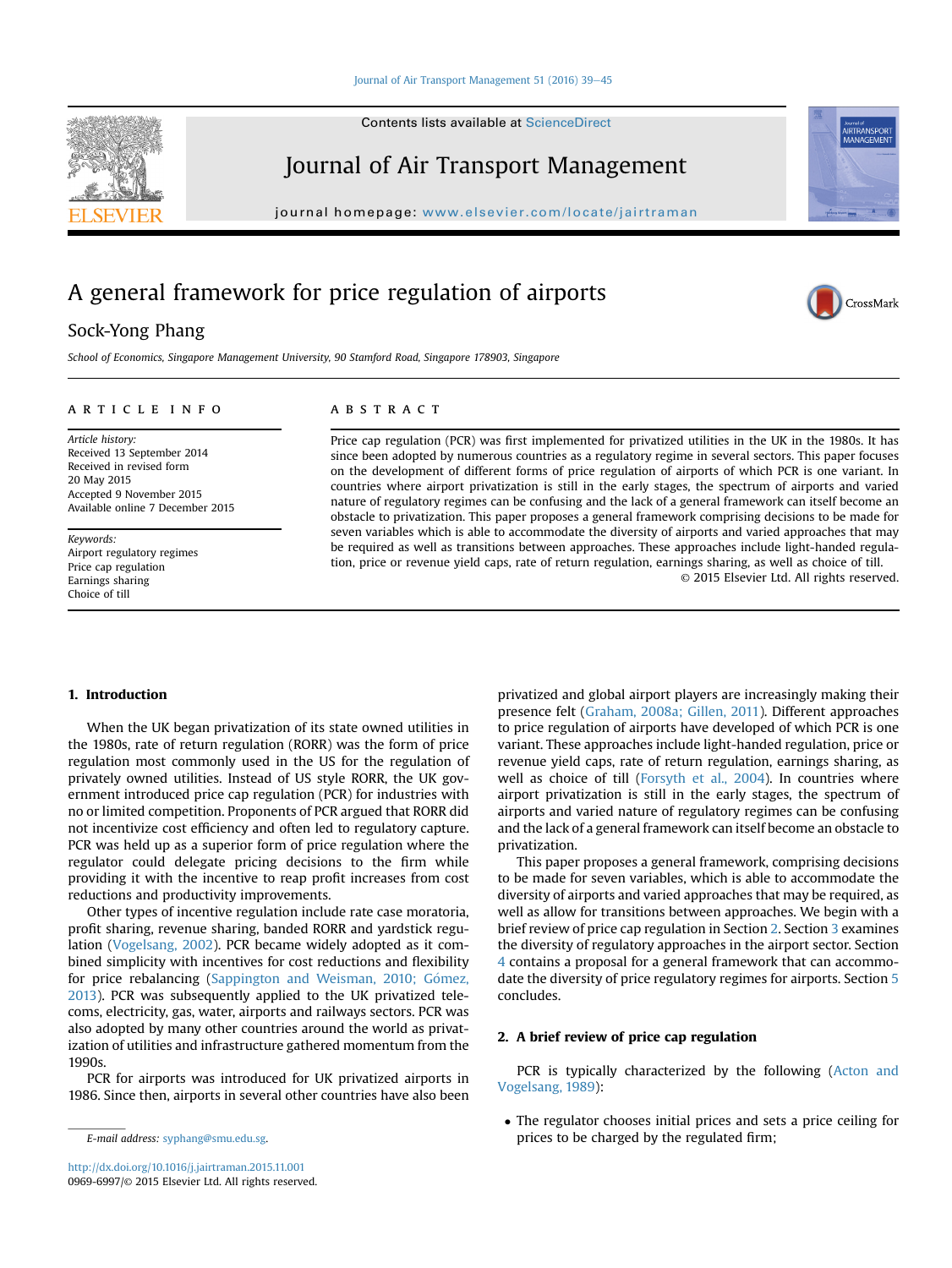- <span id="page-1-0"></span>• In a multiproduct industry, price ceilings are defined for baskets of services offered by the regulated firm which can be expressed as an aggregate price index or weighted average of prices;
- Price ceilings are adjusted periodically by a pre-announced adjustment factor external to the firm:
- The adjustment factor, baskets, and weighting schemes for the baskets are reviewed and changed periodically.

Within the above general framework, PCR has proven to be flexible in accommodating variations in design in response to different goals in different contexts. The main variations in design are briefly described below.

#### 2.1. Pure PCR

In the initial version of PCR, price increases were capped at  $RPI -$ X where RPI is the retail price index and the X-factor in the cap is specified by the regulator and typically reviewed at set intervals. Here, the inflation index is the RPI with the X-factor representing the efficiency target. The X-factor represents the positive technical change of the firm's process relative to the economy plus the input cost savings enjoyed by the firm relative to the economy arising from differences in cost weights relative to the average firm in the economy [\(Wolak, 1998](#page-6-0)). This pure form of price capping sets the cap independently from the costs of the regulated firm and is also known in the literature as "high-powered" caps. By regulating prices and not earnings, PCR are high-powered in the sense of not continually adjusting prices to reflect costs and thus provide strong incentives for cost reduction.

# 2.2. Hybrid PCR

Hybrid price caps which take into account the costs of the industry or the regulated asset base in the inflation index do less to decouple prices from costs and are considered to be a less "highpowered" price setting process as compared to pure PCR.

#### 2.3. Pure revenue cap

A pure revenue cap regulation (RCR) arrangement caps the total amount of revenue the regulated firm is permitted to earn, with a correction mechanism which adjusts for under or over recovery of revenue [\(Alexander and Shugart, 1999](#page-6-0)). Instead of the restriction being on price, the restriction is on revenue or price multiplied by quantity. In order to set the initial price, the regulator will need to have a reasonable forecast of quantity. RCR is appropriate for industries where demand is relatively stable, risk of price volatility is low and where fixed costs are high. High fixed costs industries have costs that do not vary appreciably with units of sale so that the firm has less incentive to adjust forecast output downwards. RCR induces firms to discourage rather than encourage consumption and have been used where demand management is a key objective, such as in water and electricity. However, revenue caps do not cap prices and could result in a situation with price being above and quantity being below the unregulated monopoly level [\(Crew and](#page-6-0) [Kleindorfer, 1996](#page-6-0)).

#### 2.4. Hybrid cap

A hybrid cap, comprising both price and revenue components, is designed to make the regulatory regime mimic the mix of fixed and variable costs in a company. The underlying theory is that the fixed variant is regulated through a revenue cap and variable costs are regulated through a price cap ([Alexander and Shugart, 1999\)](#page-6-0). Hybrid systems have mostly been used in the electricity sector.

#### 2.5. Revenue yield price cap

A revenue yield price cap (RYPC) sets the maximum weighted average revenue per unit of output for the regulated firm. Total revenue varies directly with an output variable while average revenue is allowed to vary in line with some form of CPI-X formula similar to weighted average PCR. Under PCR, the allowed marginal revenue varies according to the actual price of the additional unit. Under RYPC, the allowed revenue per additional unit is fixed.

#### 2.6. Yardstick competition

In yardstick competition, prices are linked to the costs of a peer group of companies and the regulated firms are not allowed to charge higher prices than the average costs of the peer group. The X-factor could also be based on the average industry productivity improvement.

# 2.7. Sliding scale regulation

Under a profit or earnings sharing arrangement, the regulated firm may be made to share earnings above a specified level with consumers, thus avoiding excessively high earnings for the regulated firm [\(Sappington and Weisman, 1996\)](#page-6-0). Under a revenue sharing arrangement, the regulated firm shares with its customers a fraction of the revenues it generates beyond a certain level.

Each of the above regulatory options has its pros and cons ([Sappington and Weisman, 2010; G](#page-6-0)ó[mez, 2013](#page-6-0)). These are summarized in [Table 1.](#page-2-0) A hybrid price cap which allows for input costs to be passed through has been commonly used instead of pure PCR. Hybrid forms of regulation such as combining a price or revenue yield cap with a sliding share profit or revenue regulation have also been devised. The objective of these modifications is to attempt to offset weaknesses of PCR (primarily high degree of risk on the regulated firm from earnings volatility) with the strengths of others. The tradeoff is re-introducing the need for the regulator to track costs and the potential reduction in incentives to maximize efficiency. The design criteria, the kind of mechanism implemented, and parameters chosen depend on a number of factors: efficiency incentives, regulatory risk, political concerns, investment objectives as well as the practicability of information requirements.

#### 3. Airport ownership and price regulation

#### 3.1. Airport ownership and privatization

Airport infrastructures are characterized by different levels of private sector participation, degrees of congestion, different price regulation regimes, charge components, charge structure and charge levels. The factors behind this heterogeneity include historical differences, differences in national agendas, degree of market power, hub or destination airport, policy toward airline competition, etc. In the past two decades and following behind the deregulation of the airline industry, the airport sector has evolved rapidly from an industry characterized by public sector ownership and control to one in which the private sector and global players are increasingly making their presence felt [\(Graham, 2008a; Gillen,](#page-6-0) [2011\)](#page-6-0). The commercialization of airport activities has been motivated by the well-known arguments for privatization which include greater efficiency, reduced need for public sector investment and improving the organization's ability to diversify and to provide incentives for management and employees to perform well.

However, privatization might also result in a private monopoly which could over-charge, deliver lower standards of service, invest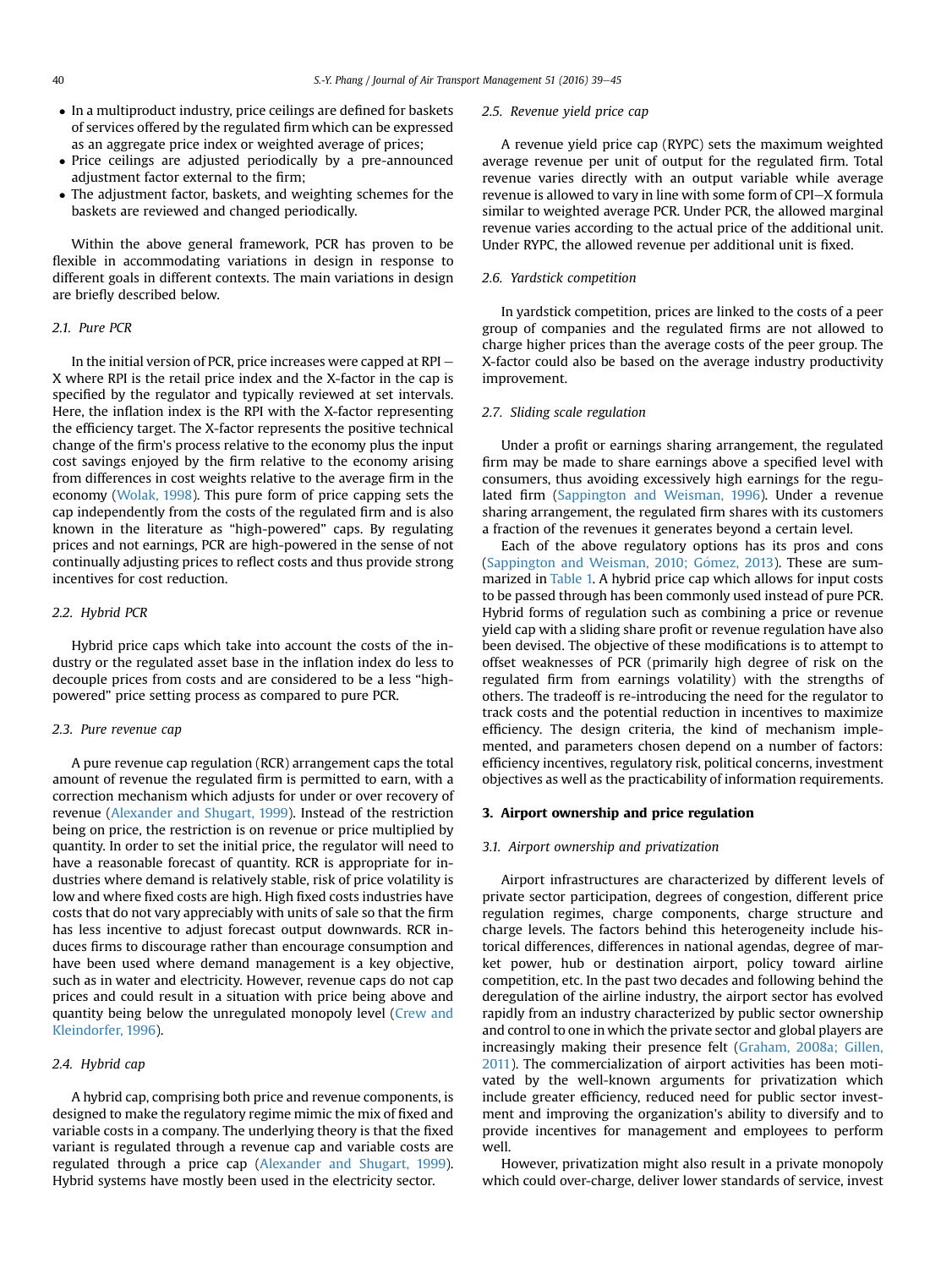# <span id="page-2-0"></span>Table 1

Comparison of RORR and PCR variants: Summary of pros and cons.

| Regulatory regime                                                                                                                                                                                                                                                                                                                       | Advantages                                                                                                                                                                                                                                                                                                                                                                                                                                                                                                                                                                                                                                            | Disadvantages                                                                                                                                                                                                                                                                                                                                                                                                                                                                                                                                                                                                                                 |
|-----------------------------------------------------------------------------------------------------------------------------------------------------------------------------------------------------------------------------------------------------------------------------------------------------------------------------------------|-------------------------------------------------------------------------------------------------------------------------------------------------------------------------------------------------------------------------------------------------------------------------------------------------------------------------------------------------------------------------------------------------------------------------------------------------------------------------------------------------------------------------------------------------------------------------------------------------------------------------------------------------------|-----------------------------------------------------------------------------------------------------------------------------------------------------------------------------------------------------------------------------------------------------------------------------------------------------------------------------------------------------------------------------------------------------------------------------------------------------------------------------------------------------------------------------------------------------------------------------------------------------------------------------------------------|
| RORR or cost of service regulation<br>Regulator sets a fair ROR; price increases can only be<br>justified when an increase in cost is incurred. In<br>RORR, normative ROR is linked to a notional<br>weighted average cost of capital (WACC).                                                                                           | • Earnings stability<br>· Low regulatory risk as there can be ongoing<br>corrections to inaccurate initial forecasts                                                                                                                                                                                                                                                                                                                                                                                                                                                                                                                                  | • High regulatory costs<br>• Low incentive to reduce operating cost<br>• Discourage innovation<br>• Over-capitalization (Averch-Johnson effect)<br>• Higher than optimal quality of service<br>• Regulatory capture risk                                                                                                                                                                                                                                                                                                                                                                                                                      |
| Pure PCR<br>$RPI - X$                                                                                                                                                                                                                                                                                                                   | • Strong incentives for efficiency and cost reductions<br>• Promotes innovation<br>• Easily implemented<br>• Information requirements low, regulator needs only<br>to set X, the differences in productivity gains and<br>cost increases between regulated firm and economy                                                                                                                                                                                                                                                                                                                                                                           | • Imposes a high degree of risk on the regulated<br>airport<br>• Higher risk of significant earnings variation raises<br>cost of capital<br>• Need to monitor no reduction in quality of service<br>• Can result in underinvestment<br>• Serve relatively fewer customers or only classes of<br>customers with highest WTP<br>• Engage in strategic price discrimination to deter<br>competition                                                                                                                                                                                                                                              |
| Hybrid PCR based on firm or industry costs. Inflation<br>$index -$<br>X<br>• Inflation index $-X + Z$                                                                                                                                                                                                                                   | • Allow corrections for unanticipated exogenous<br>shocks<br>$\bullet\,$ Reduce earnings variations as compared to pure PCR                                                                                                                                                                                                                                                                                                                                                                                                                                                                                                                           | • More like RORR<br>• Reduced incentive for cost reductions<br>• Higher regulatory costs                                                                                                                                                                                                                                                                                                                                                                                                                                                                                                                                                      |
| where Z is adjustment factor for exogenous event<br>Pure revenue cap RCR<br>Change in PQ is capped e.g. by $RPI - X$ ;                                                                                                                                                                                                                  | • Strong incentives for efficiency and cost reductions<br>maintained<br>• Profits can be increased by reducing costs as<br>revenues are capped<br>• Profitability more stable than PCR                                                                                                                                                                                                                                                                                                                                                                                                                                                                | • Need good forecast of output<br>• Firm has no incentive to increase output<br>• Does not cap prices;<br>• Can lead to monopoly outcome if cap is not binding;<br>• If cap is binding, can lead to price being above and Q<br>being below unregulated monopoly level (Crew-<br>Kleindorfer effect)                                                                                                                                                                                                                                                                                                                                           |
| Hybrid revenue price cap<br>Fixed costs regulated through revenue cap and variable<br>costs regulated through price cap<br>Revenue yield price cap<br>Cap stipulates maximum weighted average revenue<br>per unit of output for the regulated firm; usually<br>includes a sharing arrangement where surplus is<br>returned to customers | • Better mimic firm's cost base and can provide better • Mix of fixed and variable costs always changing<br>• Greater risk sharing compared to PCR or RCR<br>• Incentives for cost reduction, investment and • Does not provide incentive to set efficient prices<br>productivity improvements<br>• Suited to networks where average costs decreases as<br>output increases<br>customers                                                                                                                                                                                                                                                              | incentive to behave in a way that maximizes welfare • Incentives regarding output and quality less clear<br>• Discourages appropriate demand management<br>practices<br>• Leads to volatility in profits from changes in demand<br>• Allow direct means of passing benefits of growth to • Relies on accurate forecasts of demand and a<br>correction mechanism - complex to develop and<br>administer                                                                                                                                                                                                                                        |
| Yardstick competition<br>Sliding scale regulation: Earnings sharing (ESR), Hybrid<br>of PCR and RORR. Establish target ROR<br>• Specifies "no sharing" band of $\pm$ a% around target<br>(PCR zone);<br>• When ROR $is > or < than$ band, sharing of gain or<br>pain b% with consumers (resembles RORR)                                 | • Strong incentives as profits can be increased by<br>reducing costs in relation to other companies<br>• Lower information requirements<br>• Low threat of gaming or capture<br>• Guards against exceptionally high or low earnings<br>• Good efficiency properties $-$ provides intermediate<br>incentives for innovation and cost reduction<br>• Provides greater flexibility to adapt to changing<br>industry conditions<br>• Strong fairness and redistributive properties<br>-delivers portion of high earnings to consumers<br>sharing<br>• Can generate greater consumer welfare than pure<br>PCR, good when regulator has greater concern for | • Creates incentives for strategic forecasting<br>• Requires a sufficient number of comparative firms<br>whose data can be used to form the yardstick<br>• Risk of collusion to inflate industry costs at time<br>yardstick is set<br>• Medium incentives for cost reductions and<br>innovations<br>• May lead to shifting of costs from unregulated to<br>regulated activities<br>• Requires earnings monitoring, administratively<br>cumbersome<br>• Requires ruling on prudence of investments<br>• Incentives to increase quality relative to revenue • Diminishing share of incremental earnings can<br>discourage large cost reductions |
| Sliding scale regulation:<br>Revenue sharing (RSR)<br>Sharing of revenues above specified level with<br>consumers                                                                                                                                                                                                                       | consumer surplus than profits<br>Relative to ESR<br>• Can ensure more stable earnings without reducing<br>incentive for cost reduction<br>• Limits incentives for cost shifting and wasteful<br>expenditures on prerequisites, price discrimination<br>and lobbying by regulated firm<br>• Limits incentives for expropriation by regulators<br>• Provide greater incentive for information acquisition<br>by the firm about its own costs and increase social                                                                                                                                                                                        | Relative to ESR<br>• Can limit incentives for demand enhancing activities<br>such as quality improvement                                                                                                                                                                                                                                                                                                                                                                                                                                                                                                                                      |

Underline represents the types of regulatory regimes.

inadequately and/or give insufficient consideration to both positive and negative externalities. Hence, in many instances, there is generally felt to be a need for an appropriate regulatory framework to accompany privatization. However, there is great diversity both in the type of commercialization as well as the type of economic

welfare

regulation of airports [\(Forsyth et al., 2004\)](#page-6-0). The main focus of decisions on economic regulation for airports has been on airport charges or tariff control.

In the US, the more than 19,000 airports are publicly owned and operated by the respective state or a local government, or by a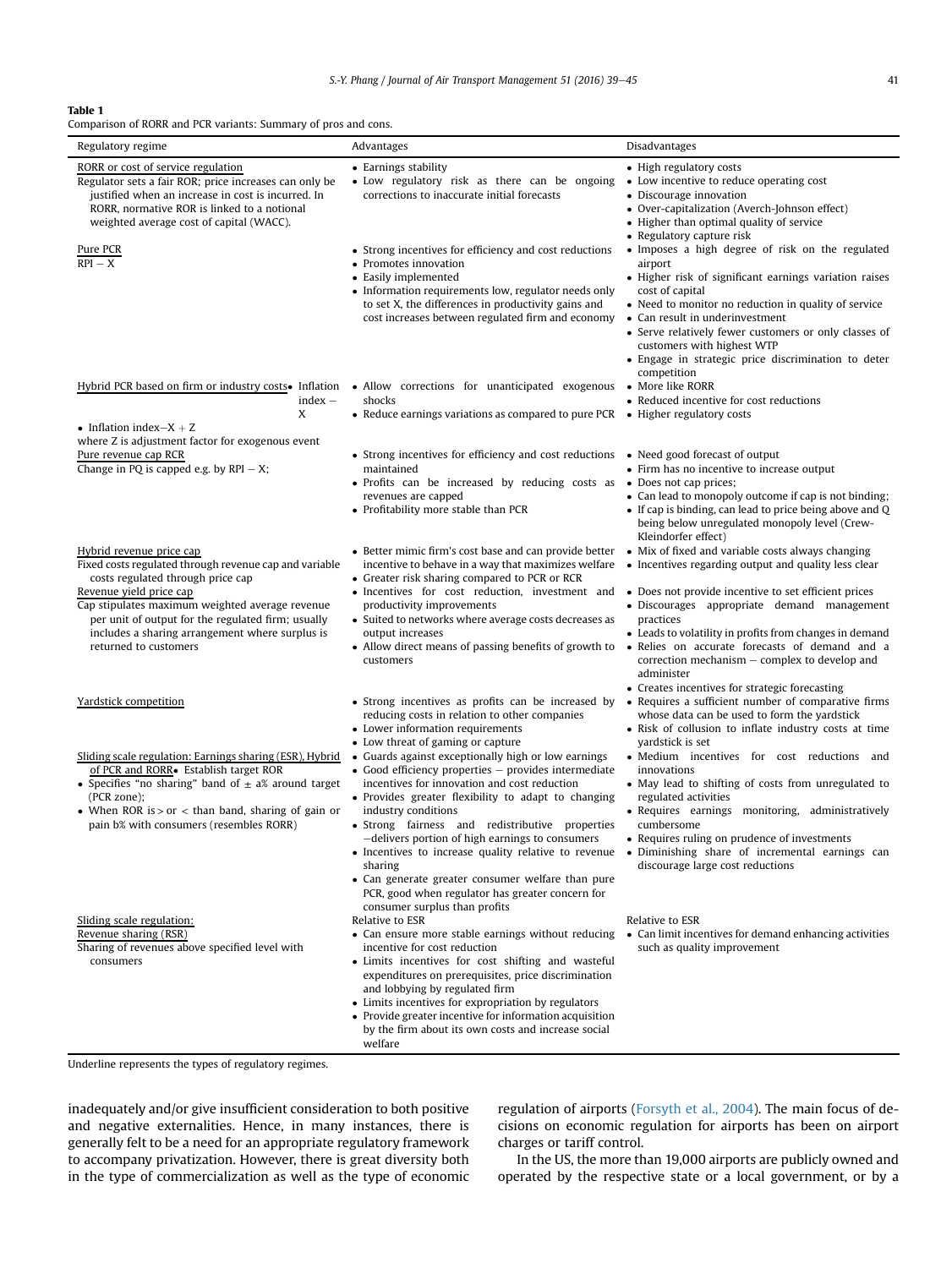<span id="page-3-0"></span>combination of the two. Economic regulation on the federal government's part is limited to the Federal Aviation Act which stipulates that airside fees should cover only the costs associated with providing aeronautical services; and the Federal Aviation Administration (FAA) which regulates prices. Aeronautical charges must be cost-related which makes it an essentially cost-plus system loosely overseen by local authorities. Airlines in the US however take an active role in investing in airport terminals and facilities and have considerable influence on how hub airports are developed and managed. The partnership between regional airlines and airports has played a major role in the development of the domestic aviation system (Graham,  $2008a$ , pp. 175–181).

In contrast, in the UK, airports are generally privately owned and operated, with only three London airports out of more than 50 airports subjected to price cap control, viz. Heathrow, Gatwick and Stansted [\(Gillen and Niemeier, 2008](#page-6-0)). In Germany, the overwhelming majority of airports are owned and sometimes directly managed by the state or by state agencies. German airports, with the exception of the few public-private partnership airports (Hamburg, Frankfurt, Hannover and Dusseldorf) are annual cost based regulated. Tariffs at Hamburg are revenue yield price cap regulated; Frankfurt and Dusseldorf both have revenue sharing agreements ([ICAO, 2008\)](#page-6-0). Australia and New Zealand introduced light-handed regulation in 2002 ([Forsyth et al., 2004\)](#page-6-0). This means no explicit regulation of prices, conditional on good performance.

Other public-private partnership arrangements favor a consultative approach or commercial negotiation between the airport and users with regulatory intervention only if an agreement is not reached. In other public-private partnerships, price regulation is embedded within private contractual or framework agreements. The above examples indicate the wide range of regulatory regimes and approaches used.

#### 3.2. Airport price regulation

In the cases where airport facilities and services are price regulated, choice of till is of major concern to airlines [\(Gillen, 2007:](#page-6-0) [Yang and Zhang, 2011\)](#page-6-0). Three possible approaches have been used, viz., single, dual and hybrid tills. There are arguments both for and against single and dual till regulations, with airports generally favoring dual till and airlines favoring single till.

#### 3.2.1. Single till

The single till was recommended by ICAO in its 1992 guidelines. Under the single till approach, all airport activities are included in the till so that growth in non-aeronautical revenue can be used to offset increases in aeronautical costs and charges. Airlines justify their support for the single till based on the argument that without aeronautical activities, there would be no market for commercial operations. Since non-aeronautical profits are used to crosssubsidize aeronautical charges, single till regulation theoretically results in lower aeronautical charges. However, when airports are capacity constrained and a single till price is in place, such as in London Heathrow, prices end up being lowered when efficiency dictates that they should be raised [\(Graham, 2008b\)](#page-6-0). Moreover, it has also been argued that using commercial revenues to offset aeronautical fees reduces the airport's incentives to grow commercial profits and develop better commercial facilities, as well as prevents these revenues from being used to help finance capital investment.

# 3.2.2. Dual till

The dual till approach treats aeronautical and non-aeronautical areas as separate financial entities, and focuses regulation on aeronautical airport charges. As such, only aeronautical activities are regulated where aeronautical price or revenue may be capped. From the mid-1990s (when Australian airports owned by the Federal Airports Corporation were privatized) to 2002 (when all price regulation of airports was removed), the price capped airports in Australia operated with a dual till.<sup>1</sup> Hamburg Airport was the first airport in Europe to utilize a dual till in 2000 ([ICAO, 2008; Gillen,](#page-6-0) [2007\)](#page-6-0). Since aeronautical charges do not receive any subsidy from non-aeronautical profit, dual till regulation results in higher aeronautical charges. However, there is strong incentive for the operator to innovate on its non-aeronautical business because nonaeronautical revenue or productivity gains accrue to the operator. The dual till approach however may result in increased regulatory burden as there is a need for clear separation of aeronautical and non-aeronautical activities, with many fixed and joint costs to be allocated between the two tills.

[Yang and Zhang \(2011\)](#page-6-0) show that under PCR, when airport congestion is low, single till dominates dual till with respect to social welfare maximization. When airport congestion is significant, dual till regulation performs better than single till. [Oum et al.](#page-6-0) [\(2004\)](#page-6-0) studied the performance of 60 airports and concluded that dual till regulation is better than single till regulation in terms of economic efficiency, especially for large, busy airports. As a result of the debate, ICAO amended its guidelines in 2001 to state that it may not always be appropriate to use commercial income to offset airport charges ([ICAO, 2004](#page-6-0)). The [ICAO 2012](#page-6-0) guidelines adopt a neutral position with regard to choice of till ([ICAO, 2012\)](#page-6-0).

#### 3.2.3. Hybrid till

Under hybrid till regulation, only aeronautical activities are regulated, with a portion (H%) of projected non-aeronautical economic profits used to subsidize aeronautical expenses. This method is able to manage the trade-off between maintaining competitive aeronautical charges and creating incentives for the operator to innovate. Similar to the dual till regulation, the hybrid till approach requires a clear separation of aeronautical and non-aeronautical activities.

A study of 50 major European airports in 2005 found that 51% used a price cap formula, while 14% used a ROR formula. The single till was the most popular approach (42%), followed by the dual till (29%) and the hybrid till (25%). 59% of airports with a price cap used the tariff basket approach, with the other 41% using the revenue yield method ([SH](#page-6-0)&[E, 2006\)](#page-6-0). [Table 2](#page-4-0) shows the different price regulatory regimes and choice of tills adopted by a sample of airports. In general, where airports are subject to formal price regulation, there have been movements away from RORR to PCR and from single to dual or hybrid till.

#### 4. A general framework for price regulation of airports

Multiple airport regulatory regimes may exist within the same country as is the case in Germany. In a country with numerous airports and making the transition toward private sector participation in the airport sector, it is useful to have a general framework within which the heterogeneity of airport types can be accommodated.

In this section, we propose a general framework within which decisions with regard to various options of regulating airport prices can be viewed. The framework is able to accommodate variations in local circumstances and hence policy decisions with regard to

 $1$  From July 2002, the Australian government replaced price regulation of the major airports with price monitoring. For more details of the history of Australia's airport policy, see [Forsyth et al. \(eds.\) \(2004\),](#page-6-0) Chapter 1.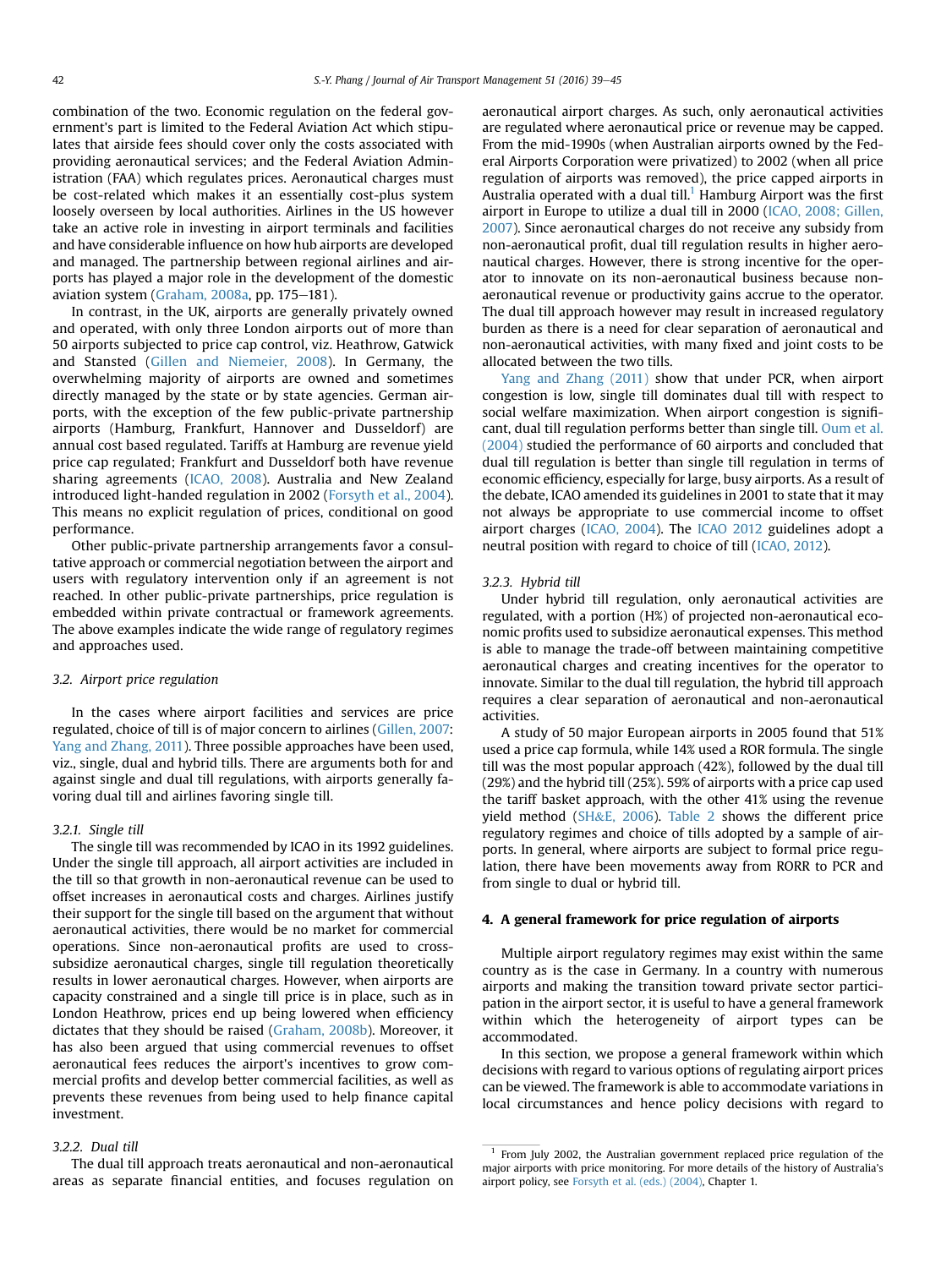<span id="page-4-0"></span>

| Table 2                                              |  |
|------------------------------------------------------|--|
| Airport price regulatory regimes and choice of till. |  |

|            | Single till                                                                                           | Dual/Hybrid till                                                                                                                                                                                                                                                                                                                                     |
|------------|-------------------------------------------------------------------------------------------------------|------------------------------------------------------------------------------------------------------------------------------------------------------------------------------------------------------------------------------------------------------------------------------------------------------------------------------------------------------|
| Cost-based | • Germany (except Hamburg, Frankfurt and Dusseldorf)<br>• Spain system wide<br>• Portugal system wide | • Netherlands Amsterdam (dual till)<br>• Belgium Brussels (with benchmarking, hybrid till)                                                                                                                                                                                                                                                           |
| Price-cap  | • UK London airports<br>• Ireland Dublin                                                              | • Australia's main airports (mid-1990s to 2002, price cap dual till)<br>• Malta (price cap dual till)<br>• Hungary Budapest (price cap hybrid till)<br>• Germany Hamburg (revenue yield cap dual till)<br>• France Paris-Orly (price cap hybrid till)<br>• Italy Rome-Fiumicino (price cap dual till)<br>• Singapore (revenue yield cap hybrid till) |

Sources: [Gillen \(2007\); Forsyth et al. \(2012\); Forsyth et al. \(eds., 2004\)](#page-6-0).

choice of regulatory regime, choice between price and revenue yield caps, choice of till, as well as decision on incorporation of sliding scale sharing arrangements. We consider the following decisions within such a general framework and analyze the factors relevant to each decision in the context of airport regulation:

- Choice of regulatory regime: light handed or formal price regulation
- Choice of cap: price or revenue yield
- Choice of till: single, dual or hybrid
- Choice of X and duration of cap
- Choice of earnings sharing parameters

# 4.1. Choice of regulatory regime

The airport system of a country could comprise airports of varying sizes, location and demand characteristics. The market power of an airport varies and is determined by factors such as inter-modal competition, capacity in relation to demand, interairport competition and countervailing power of airlines. A flexible framework that can accommodate different degrees of economic regulatory oversight encompassing the different contexts and operating environments is needed. Economic regulation may not be relevant for all airports; airports with significant market power (usually those serving large cities or regions) require regulation whereas many small airports do not. For example, the UK framework explicitly recognizes that price control regulation may not be relevant for all airports; therefore only airports with significant market power (such as the London airports) are subject to price and service quality regulation. As such the proposed framework needs to be flexible as economic regulation is not "one size fits all".

Airport regulatory regimes can be classified into the following categories: light-handed, medium-handed and heavy-handed ([Niemeir, 2010; Forsyth et al., 2012](#page-6-0)).

- Light-handed regulation as practiced in Australia requires airports to prepare Airport Monitoring Reports for public release annually as well as periodic reviews of the sector. There is no formal price regulation.
- Medium-handed regulation: A license regime would represent medium-handed regulation and would be appropriate for airports with some degree of market power. This would be a form of regulation via contracts such as is utilized in public-private partnership concessions. PCR could be incorporated within such contracts.
- Heavy-handed regulation: Privatized airports which are strategic international air-hubs and which face capacity problems and constraints on expansion have obvious market power and

need to be closely regulated not just for charges, but also for airport performance, service quality as well as investment.

# 4.2. Choice of capping price or revenue yield

Of the various methods to implement incentive regulation, the total revenue cap method is inappropriate in the context of airports given there will be lack of incentive to grow passenger volumes as prices would have to be cut in order to maintain the revenue cap. Both pure price caps (tariff basket) and revenue yield price caps are used in the price regulation of airports. The price cap is simpler and provides strong incentives for the airport to reduce cost and drive demand, but there is less flexibility in revenue management as prices are capped. Revenues and profits are vulnerable to forecast errors or unanticipated shocks and the airport may suffer financial distress or enjoy supra-normal profits.

The revenue yield cap, a ceiling on revenue per unit output  $(P_t \cdot Q_t)/Q_t$ , also provides similar incentives to reduce cost and drive demand. The firm has greater flexibility to set individual prices, respond to new market developments, manage and rebalance its revenue, and is less vulnerable to errors in forecast. However, this approach requires forecasts of volumes  $Q_{t+1}$  with the regulatory burden being higher. Price adjustments could also lead to greater price volatility as compared to a tariff basket.

If the revenue yield cap is expressed as  $[(P_{t+1} \cdot Q_{t+1})]$  $Q_{t+1} - (P_t \cdot Q_t)/Q_t]/[(P_t \cdot Q_t)/Q_t] = RPI - X$ , the pure price cap may be considered a special case where  $Q_{t+1}$  and  $Q_t$  are both set = 1.

# 4.3. Choice of till

In the area of airport pricing regulation, a great deal of attention has been given to the choice of till. The growth of non-aeronautical revenue is becoming increasingly important as a source for crosssubsidizing aeronautical activities as well as financing the further development of the airport sector. Incentivizing airport development and non-aeronautical revenue growth should be of interest to all airport operators and regulators. A hybrid till arrangement could present the best solution for some airports. A general framework could allow regulators the flexibility to choose the appropriate till depending on the local context. Specifying  $H = 0\%$  translates to choosing dual-till while choosing  $H = 100\%$  translates to a single till. If a low H% hybrid till is adopted, the airport operator would have an incentive to innovate. If a high H% hybrid till is chosen, the airport operator would be able to charge lower aeronautical charges.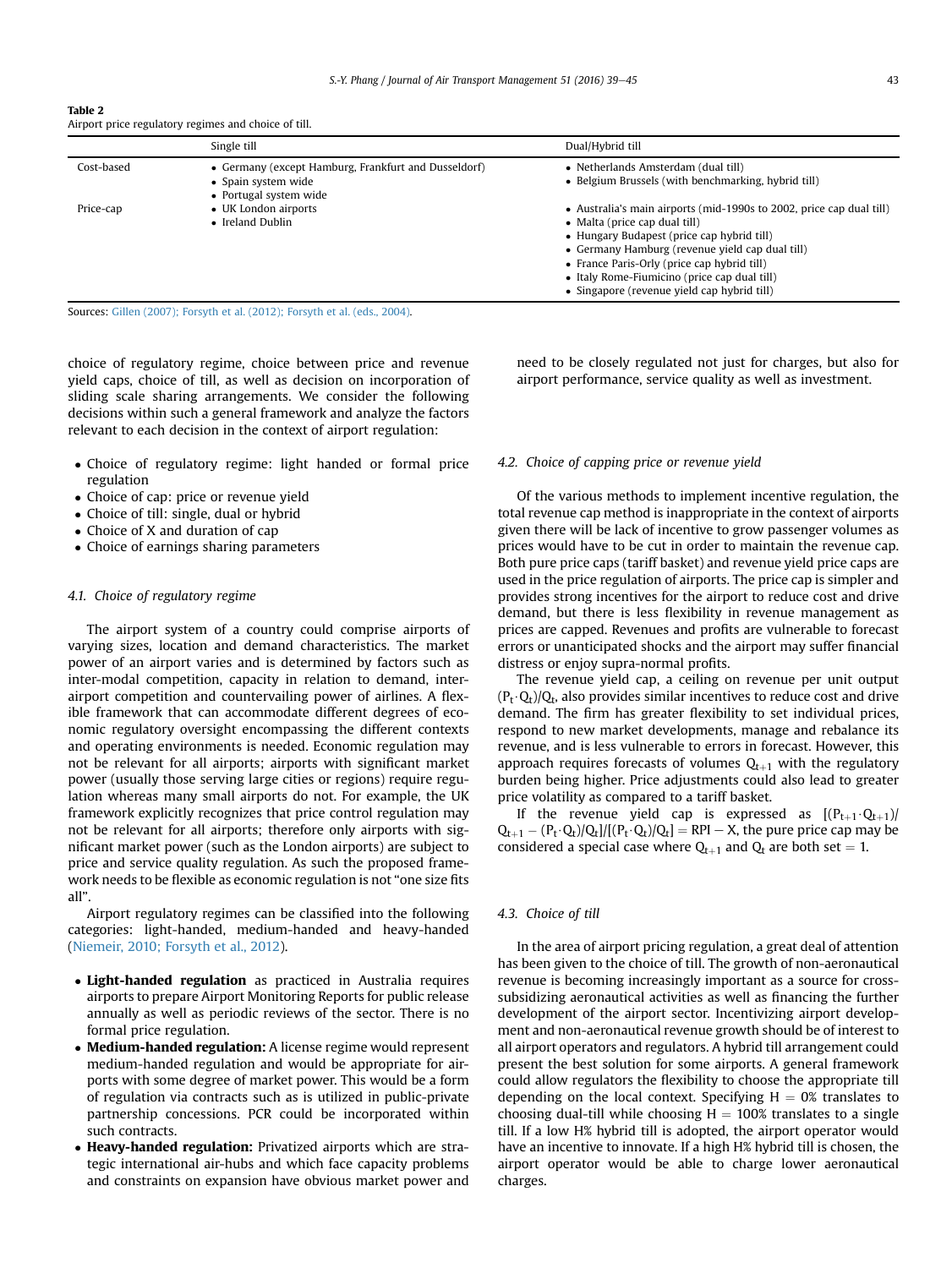<span id="page-5-0"></span>

A general framework for price regulation of airports: Examples of regulatory regimes.

| Regulatory regime                         | Capping price or<br>revenue yield: Choose Q | Till: Choose H% | Choose $X(\%)$ ,<br>duration T (years) | Profit sharing arrangements:<br>Choose r, a, $b$ $(\%)$ |
|-------------------------------------------|---------------------------------------------|-----------------|----------------------------------------|---------------------------------------------------------|
| Light-handed regulation                   | $Q = 0$                                     | $H = 0%$        | $X = 0\%$<br>$T =$ as required         | $r = 0\%$<br>$a = 0\%$<br>$b = 0%$                      |
| PCR with single till                      | $Q = 1$                                     | $H = 100%$      | $X = 1\%$<br>$T = 5$ years             | $r = 0\%$<br>$a = 0\%$<br>$b = 0%$                      |
| Revenue yield price cap with hybrid till  | $Q = Q$                                     | $H = 60%$       | $X = 2\%$<br>$T = 3$ years             | $r = 0\%$<br>$a = 0%$<br>$b = 0%$                       |
| PCR with dual till and earnings sharing   | $Q = 1$                                     | $H = 0%$        | $X = 1.5%$<br>$T = 4$ years            | $r = 10\%$<br>$a = 3%$<br>$b = 50%$                     |
| RORR single till with no earnings sharing | $Q = 0$                                     | $H = 100%$      | $X = 0\%$<br>$T =$ as required         | $r = 10%$<br>$a = 0%$<br>$b = 0%$                       |

#### 4.4. Choice of PCR parameters

If a PCR regime is selected for a particular airport, the X-factor in PCR will necessarily be specific to the airport and dependent on the environment in which it operates. The flexibility of PCR allows the X factor to be varied accordingly as well as inclusion of a Z factor for unanticipated events. The length of time for which a price cap formula is valid before it is reviewed can also be varied.

# 4.5. Choice of profit sharing arrangement

There are various ways to design profit or earnings sharing arrangements. In the airport regulation context, there are two senses in which the term "sliding scale regulation" has been used. One is the sense used in the US general regulatory literature where profit or revenue sharing arrangements define the level of profit or revenue the regulated firm is allowed to earn. However, the term "sliding scale regulation" has also been used in Europe when the "X" used in a price cap varies according to output such as annual passenger growth. Prior to 2001, Hamburg airport was regulated in this way. $^2$ 

In a basic profit sharing scheme that can be used to complement PCR, an upper bound is specified for profit levels after which the regulator switches to a profit sharing regime. Some schemes with profit sharing intervene when profits are low as well which provides the firm with a form of insurance against market risks relative to pure PCR. One form of profit arrangement would be to specify a target rate of return r%, the band of a% above and below the target rate, and the percentage of profits or losses b% to be shared with consumers when earnings are outside the band.

# 4.6. A general framework

In a country with a system of many airports of different characteristics, a general framework from which the varied regulatory requirements for different airports could be accommodated would be useful. In this section, we have allowed for different regulatory possibilities to be simplified into policy decisions for seven variables:  $Q$ ,  $H$ ,  $X$ ,  $T$ ,  $r$ ,  $a$  and  $b$ . This allows local governments to choose among different regulation regimes within the same general framework so as to tailor the regulatory mechanism to the specific circumstances of the local airport.

Table 3 provides examples of possible regulatory options for airports within the framework. Where light-handed regulation is appropriate, all seven variables will be set to zero. Under RORR single till regulation,  $H = 100\%$ , r is the allowed rate of return, and other variables are set to zero. The following are examples of incentive regulation with possible values assigned to the different variables. A pure price cap with a single till will have  $Q = 1$ ,  $H = 100\%$ , and may have  $X = 1\%$  set for an interval T of 5 years. A revenue yield price cap with a hybrid till may have  $Q =$  specified quantities such as number of passengers,  $H = 60\%$ ,  $X = 2\%$  set for an interval T of 3 years. Where earnings sharing are incorporated into the regulatory regime,  $r$ ,  $a$  and  $b$  will take on the appropriate positive values. Such a general framework will also be able to facilitate transitions between different regulatory regimes as circumstances change over time.

# 5. Conclusion

Many countries have a system of airports comprising airports of different sizes, airline and passenger characteristics, investment needs and market power. Given the diversity of airports, the regulatory approaches required for each are necessarily different. This paper proposes a general framework comprising decisions to be made for seven variables which is able to accommodate varied approaches. These approaches include light-handed regulation, price or revenue yield caps, rate of return regulation, earnings sharing, as well as choice of till. With privatization and deregulation, the airline and airport sectors have undergone tremendous growth and structural changes in the past few decades. As airline and airport markets evolve rapidly in emerging countries, this will require flexibility in choice of regulatory arrangements. An inappropriate regulatory regime that is not suited to local airport conditions can result in inefficiencies, distortions and present obstacles to investment. The general framework as proposed in this paper can also help facilitate transitions to different regulatory regimes as circumstances change.

 $^{2}$  In the Hamburg case, for each percentage of annual passenger growth above 3 percent in a current year, the X component in the CPI  $-$  X price cap of the following year had to be increased by an additional 0.5 percentage points. For example, the price cap is CPI –  $(Z + (g - 3) \times 0.5)$ . If Z had been set at 2 percent, passenger growth is 6 percent and CPI is 1 percent, the price cap is  $1 - (2 + (6 - 3) \times 0.5 = -2.5\%$ . The sliding scale clause was abandoned immediately after the September 2011 terrorism incident when there was a sudden downturn in demand coupled with the increase in costs from change of security paradigms. See [Immelmann \(2004\)](#page-6-0) for a discussion of the "emergency exits" that were built into the Hamburg regulatory regime which allowed for deviations during times of unexpected crisis for the aviation industry.